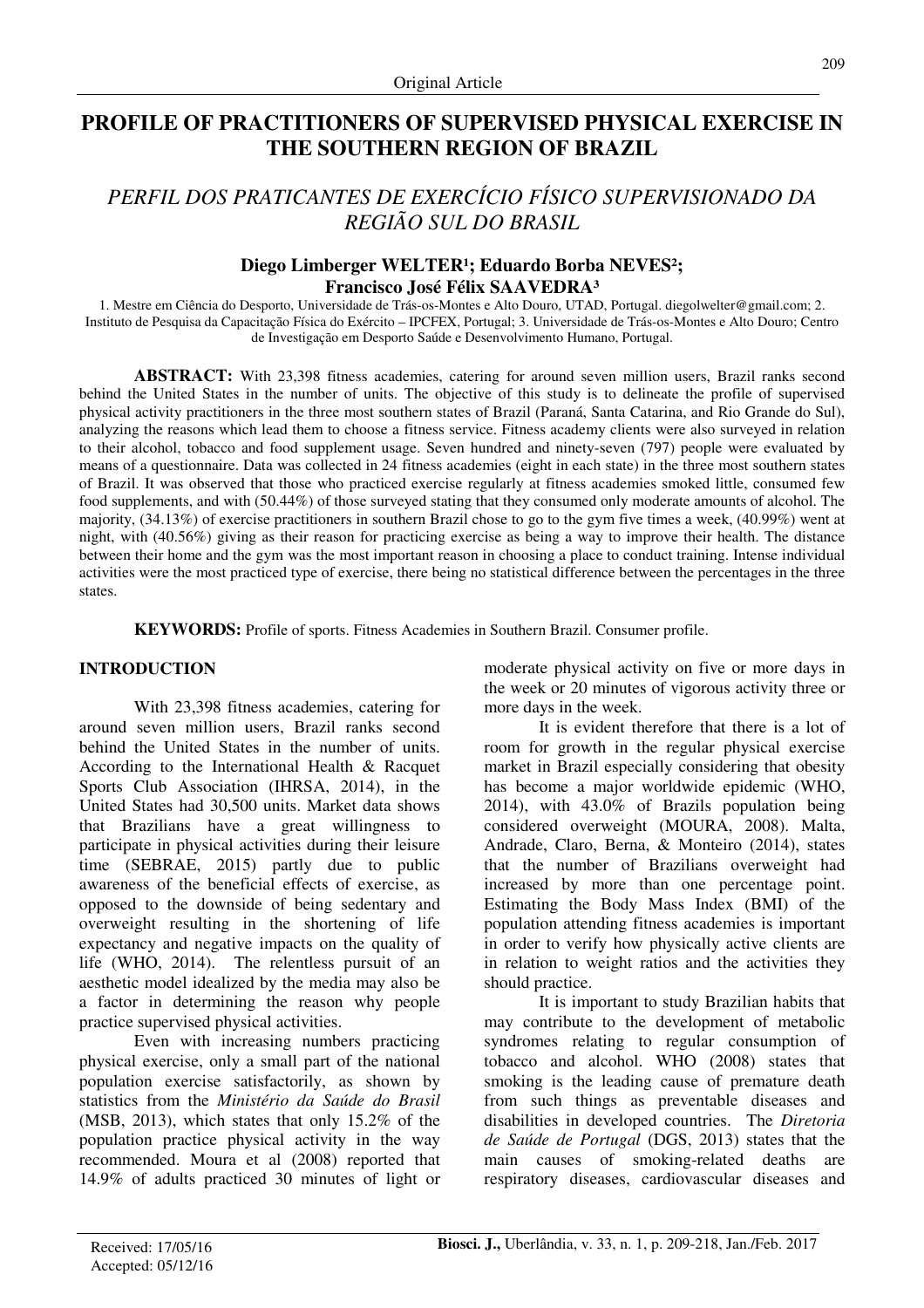cancer. Obesity is also a risk factor for coronary heart disease (ACSM, 2007).

Given the benefit of exercise in changing body composition (ACSM, 2006) and metabolic, physiological and psychological parameters (ACSM, 2007) it is relevant to evaluate; what type of exercise that is practiced in southern Brazil, the objectives of academy clients, the correlation of results according to weekly frequency, activity mode chosen, the type and consumption of food supplements which help in the process.

Soler,et al (2013) argues that an increase in tolerance intensity, or the exercise session time is related to training frequently. Carvalho (2011) stated in their research that practitioners who attend the gym more than three times a week were happier people.

IHRSA (2014) found that in the US the main reason given by clients for practicing exercise in a fitness academy was to; stay healthy, followed by a desire to feel better about one self. Ascensão (2012) found that the reasons that prompt people to adherence to physical exercise at gyms were: well being, health, stress reduction and physical fitness conditioning. Fermino, Pezzini, & Reis (2010) concluded that health, fitness; desire to do things, attractiveness and harmony was the main motivators for regular exercise, regardless of sex, body fat percentage and BMI.

Considering the above, the objective of this study was to delineate the profile of supervised physical activity practitioners in the southern region of Brazil, analyzing the reasons that led them to choose a fitness service as well as their profiles in relation to alcohol, tobacco and food supplements.

## **MATERIAL AND METHODS**

Seven hundred and ninety-seven (797) volunteers were evaluated, three hundred and twenty six (SOLER, 2013) males and four hundred and sixty two (462) females, resident in the two most populous cities in each state in southern Brazil (IBGE, 2010). The municipalities used as a reference in the state of Parana (PR) were Curitiba and Londrina, (where 312 people were surveyed), in the state of Santa Catarina (SC), Joinville and Florianópolis, (where 272 people were surveyed), in Rio Grande do Sul (RS), Porto Alegre and Caxias do Sul, (where 213 people were surveyed). Twenty four fitness academies were randomly selected, four in each city in which the research was conducted, totaling eight academies in each state. All the academies selected agreed to participate in the research project.

The samples were obtained in the period from May to September 2015. The participants who agreed to participate in the survey were entering or leaving in the fitness academy at the time of the data collection, and were aged between 12 and 80 years old. All participants signed an informed consent term, (minors having their terms signed by their legal guardians), and the collection of data was conducted in accordance with the principles proposed by Resolution 466/2012 of the *Conselho Nacional de Saúde* (National Health Council). The study was approved by the *Comitê de Ética em Pesquisa* (Committee for Ethics in Research) under the CAAE number: 39816114.0.0000.5365 of *Instituto de Ensino Superior e Centro Educacional Luterano Bom Jesus*, with the opinion number 1.044.918/2015.

The volunteers were instructed to answer a closed questionnaire with twelve objective questions directed towards: physical profile in order to establish BMI; Cigarette consumption profile, alcohol and food supplements used; profile of sports practiced, in order to verify what led the interviewee to choose a particular academy, how they exercised and for what purpose and what was the monetary amount they were investing monthly in their training.

After the questionnaires were tabulated using *Microsoft Office Excel 2010*, data analysis was undertaken using Statistical Package for Social Sciences software (version 20.0, SPSS Inc, Chicago). Frequency tables, to characterize the sample were used, as well as measures of central tendency (mean) and dispersion (standard deviation). The analysis of adherence to normality was verified by the Kolmogorov-Smirnov test with the Lilliefors correction. Inferential analysis and comparison between groups we used analysis of variance of a path (one-way ANOVA) with post hoc Bonferroni. The chi-square test  $(\chi^2)$  was used to compare the profile of physical activity between regions. All statistics were analyzed considering a significance level of 95% ( $p = 0.05$ ).

## **RESULTS**

The mean BMI of the questioned population was 24.77 ( $\pm$  3.54) kg / m<sup>2</sup>, which is considered a healthy standard. The state with the highest BMI was the Rio Grande do Sul, with a score of 24.85 (± 3.67) kg / m<sup>2</sup>, followed by Paraná with 24.80  $(\pm$ 3.66) kg / m² and Santa Catarina 24.67 (± 3.31) kg / m². In relation to gender, males were above the healthy BMI of  $25.66 \ (\pm 3.45)$  kg / m<sup>2</sup>, while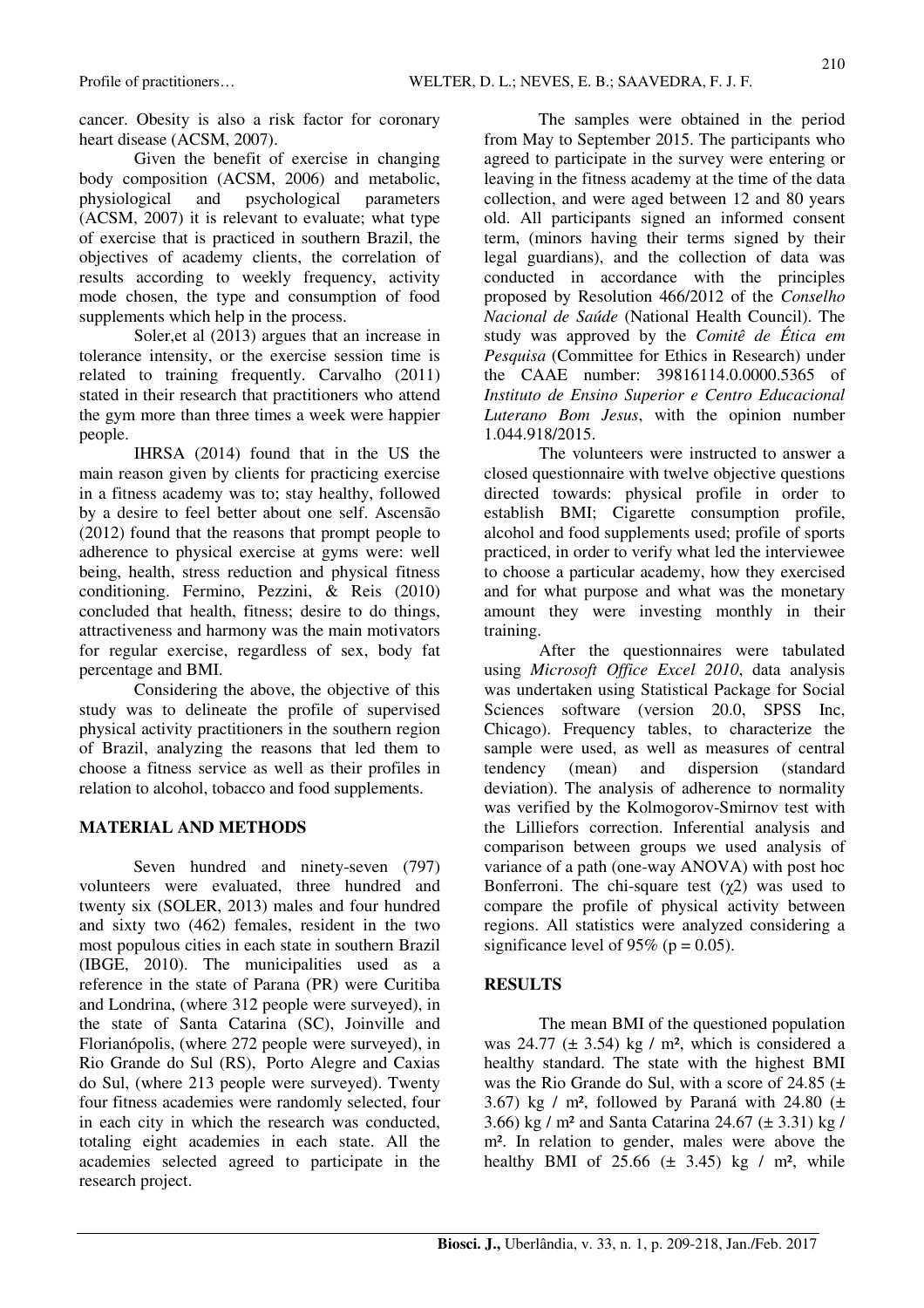females were within acceptable levels of  $24.06$  ( $\pm$  $3.45)$  kg / m<sup>2</sup>.

Ninety point five eight (90.58%) of those surveyed were non-smokers (Table 1). The state with the most smokers was the Rio Grande do Sul, with 7.51%. The average for the sample who stated that they were smokers was 6.90% although it needs to be noted that 2.50% of those covered in the survey did not respond to the question. If the numbers are broken down by gender it can be seen that 6.75% of the male respondents were smokers, and for females the figure was 6.93%.

A large percentage of fitness academy patrons (49.56%) do not drink alcoholic beverages. Of those who do consume alcoholic beverages, they do not drink more than twice a week (39.77%). When the gender percentages are compared it can be seen that 44.79% of males are in the habit of drinking alcohol twice a week while the vast majority of females (55.19%) stated that they did not consume alcohol.

| Table 1. Consumption profile in relation to the states surveyed. |  |
|------------------------------------------------------------------|--|
|------------------------------------------------------------------|--|

|                            | Paraná   |       | Santa          |       | Rio            | G.<br>do |     | Total |  |
|----------------------------|----------|-------|----------------|-------|----------------|----------|-----|-------|--|
|                            | Catarina |       | Sul            |       |                |          |     |       |  |
|                            | N        | $\%$  | N              | $\%$  | N              | $\%$     | N   | $\%$  |  |
| <b>Smoker</b>              |          |       |                |       |                |          |     |       |  |
| Yes                        | 22       | 7.05  | 17             | 6.25  | 16             | 7.51     | 55  | 6.90  |  |
| N <sub>0</sub>             | 278      | 89.10 | 250            | 91.91 | 194            | 91.08    | 722 | 90.59 |  |
| Did Not Respond            | 12       | 3.85  | 5              | 1.84  | 3              | 1.41     | 20  | 2.51  |  |
| <b>Alcohol Consumption</b> |          |       |                |       |                |          |     |       |  |
| None                       | 168      | 53.85 | 117            | 43.01 | 110            | 51.64    | 395 | 49.56 |  |
| 2 times per week           | 106      | 33.97 | 123            | 45.22 | 88             | 41.31    | 317 | 39.77 |  |
| 3 times per week           | 21       | 6.73  | 25             | 9.19  | 7              | 3.29     | 53  | 6.65  |  |
| 4 times per week           | 3        | 0.96  | $\overline{2}$ | 0.74  | 5              | 2.35     | 10  | 1.25  |  |
| More than 5 times per week | 2        | 0.64  | $\mathbf{1}$   | 0.37  | 1              | 0.47     | 4   | 0.50  |  |
| Did Not Respond            | 12       | 3.85  | 4              | 1.47  | $\overline{2}$ | 0.94     | 18  | 2.26  |  |
| <b>Consumption of Food</b> |          |       |                |       |                |          |     |       |  |
| <b>Suplements</b>          |          |       |                |       |                |          |     |       |  |
| Yes                        | 125      | 40.06 | 114            | 41.91 | 61             | 28.64    | 300 | 3.64  |  |
| N <sub>o</sub>             | 177      | 56.73 | 155            | 56.99 | 149            | 69.95    | 481 | 60.35 |  |
| Did Not Respond            | 10       | 3.21  | 3              | 1.10  | 3              | 1.41     | 16  | 2.01  |  |

With regard to the consumption of dietary supplements, most of the respondents 60.35% did not consume any product of this nature, while 37.64% said they used some form of supplements such as proteins, carbohydrates, diet pills or stimulants, giving an average consumption 0.69 supplement per person. For those who used consumed supplements the rate for males was 55.83%, while the female percentage was just 24.46%.

People who attend academies practice on the average 1.34 modalities, of which most practiced individual activities (62.71%) without personalized supervision. These individual modalities include such activities as weight training, running and cycling. Twenty point five percent (20.50%) of respondents practiced group activities such as; team sports and gymnastics in group. Personalized supervised activities accounted for

8.94% of the total while low-impact activities such as Pilates and Yoga account for a further 7.83%. Males (76.22%) had a higher incidence of choice for the practice of individual exercise without personalized supervision (Table 2), when compared to that of females at (54.71%).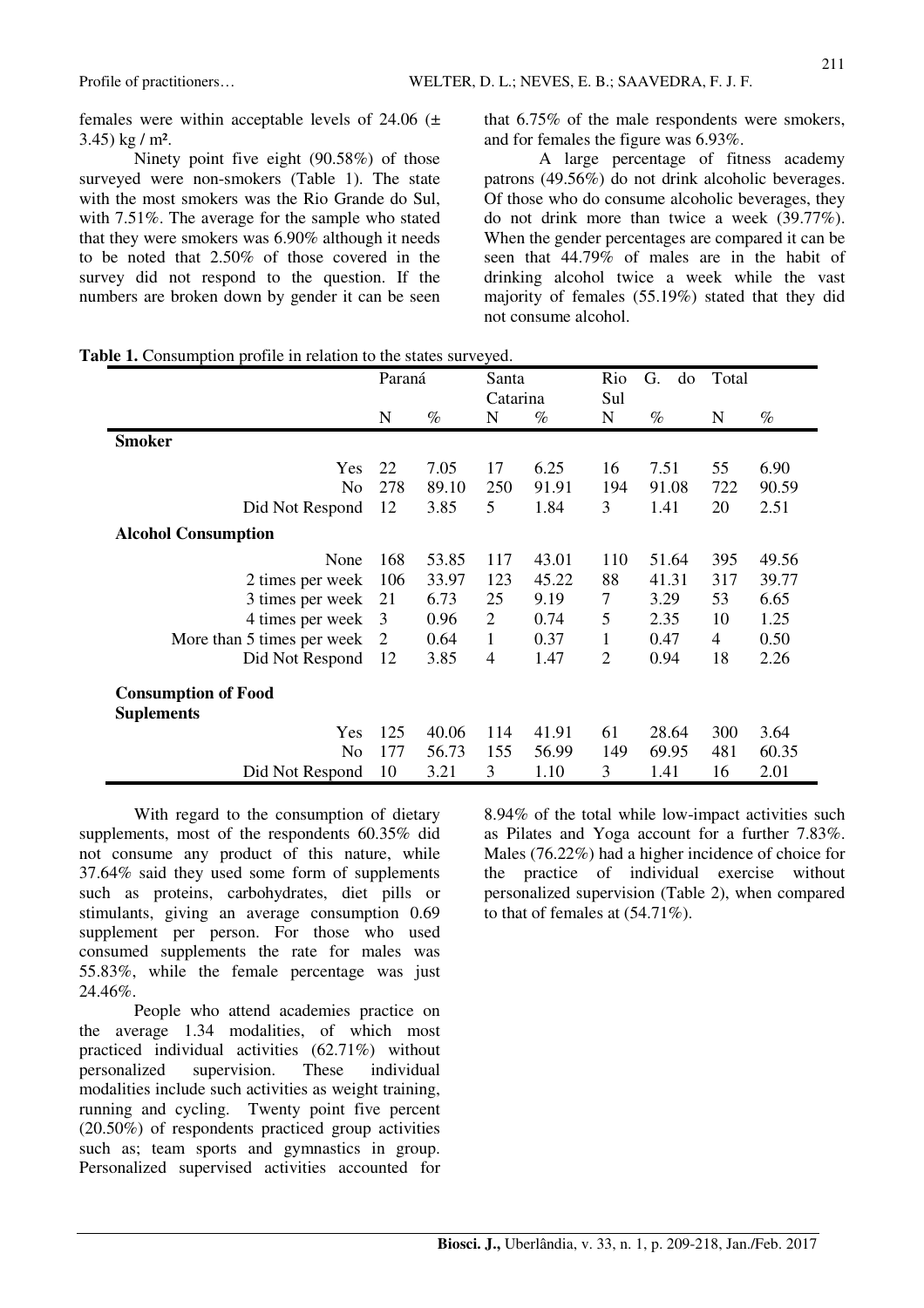| Activities                   | South         | of Paraná | Santa Catarina | Rio G. do Sul |
|------------------------------|---------------|-----------|----------------|---------------|
|                              | <b>Brazil</b> |           |                |               |
| Low Impact                   | 7.83%         | 11.00%    | 4.93%          | $6.14\%$      |
| <b>Collective Activities</b> | 20.50%        | $22.01\%$ | $14.51\%$      | 25.82%        |
| Individual Activities        | 62.71%        | 59.02%    | 72.53%         | 56.15%        |
| <b>Personalized Training</b> | $8.94\%$      | 7.96%     | $8.02\%$       | 11.89%        |

There was no statistical difference (Quesquare test  $(\chi^2)$  with a value of 9.532, with 6 degrees of freedom and  $p$ -value = 0.146) between the percentage of activities practiced in the three states studied (Table 3). This means that the southern region is homogeneous in its physical activity practice profile.

Survey participants have, going to the gym to practice exercise every week, as a priority in their lives. Thirty-four point one three percent (34.13%) of respondents sought to use the gym five times a week, and nineteen point seven percent (19.70%) three times a week. The less frequently cited use was twice a week, at 8.53%. Males were more assiduous to training programs than females; with 21.47% of males visiting an academy more than five times a week, while only 11.90% females visited the academy with the same frequency. The percentage of the participants of the survey who frequented an academy five times per week were; female (28.14%) and male (41.72%).

|  | Table 3. Frequency and profile of sport in relation to the states surveyed. |  |
|--|-----------------------------------------------------------------------------|--|
|--|-----------------------------------------------------------------------------|--|

|                                 | Paraná      |       | Santa          |       | Rio         | G.<br>do | Total       |       |
|---------------------------------|-------------|-------|----------------|-------|-------------|----------|-------------|-------|
|                                 |             |       | Catarina       |       | Sul         |          |             |       |
|                                 | $\mathbf N$ | $\%$  | N              | $\%$  | $\mathbf N$ | $\%$     | $\mathbf N$ | $\%$  |
| <b>Weekly Frequency</b>         |             |       |                |       |             |          |             |       |
| 2 times per week                | 9           | 2.88  | 8              | 2.94  | 51          | 23.94    | 68          | 8.53  |
| 3 times per week                | 62          | 19.87 | 39             | 14.34 | 56          | 26.29    | 157         | 19.70 |
| 4 times per week                | 61          | 19.55 | 64             | 23.53 | 25          | 11.74    | 150         | 18.82 |
| 5 times per week                | 114         | 36.54 | 106            | 38.97 | 52          | 24.41    | 272         | 34.13 |
| More than 5 times per week      | 52          | 16.67 | 51             | 18.75 | 23          | 10.80    | 126         | 15.81 |
| Did Not Respond                 | 14          | 4.49  | $\overline{4}$ | 1.47  | 6           | 2.82     | 24          | 3.01  |
| Objective of physical activity* |             |       |                |       |             |          |             |       |
| Health                          | 211         | 39.66 | 186            | 40.35 | 155         | 42.12    | 552         | 40.56 |
| Aesthetics                      | 154         | 28.95 | 112            | 24.30 | 101         | 27.45    | 367         | 26.97 |
| To Feel Good                    | 167         | 31.39 | 163            | 35.36 | 112         | 30.43    | 442         | 32.48 |
| Distance of acadamy from home   |             |       |                |       |             |          |             |       |
| Within 500m                     | 73          | 23.40 | 52             | 19.12 | 38          | 17.84    | 163         | 20.45 |
| Between 500 m and 1 km          | 63          | 20.19 | 61             | 22.43 | 39          | 18.31    | 163         | 20.45 |
| Between 1 km and 2 km           | 54          | 17.31 | 85             | 31.25 | 34          | 15.96    | 173         | 21.71 |
| Between 2 km and 5 km           | 68          | 21.79 | 49             | 18.01 | 40          | 18.78    | 157         | 19.70 |
| More than 5 km                  | 39          | 12.50 | 18             | 6.62  | 52          | 24.41    | 109         | 13.68 |
| Did not Respond                 | 15          | 4,81  | 7              | 2,57  | 10          | 4,69     | 32          | 4,02  |
| Period that frequente acadamy*  |             |       |                |       |             |          |             |       |
| Morning                         | 73          | 21,53 | 79             | 25,99 | 47          | 21,08    | 199         | 22,98 |
| Afternoon                       | 117         | 34,51 | 120            | 39,47 | 75          | 33,63    | 312         | 36,03 |
| Night                           | 149         | 43,95 | 105            | 34,54 | 101         | 45,29    | 355         | 40,99 |

\*possibility of more than one response.

The principle reason interviewees gave for frequenting a gym was for health reasons, 40.55%. The least reason cited was for aesthetic benefits at 26.96%. When broken down into gender, both males and females sought to practice a physical activity in order to improve their health (39.74% and 41.07%

respectively). The desire for aesthetic benefits also ranked last.

Forty point nine, nine percent (40.99%) of those interviewed preferred to attend an academy at night, thirty-six point zero two per cent (36.02%) in the late afternoon / early evening and finally twenty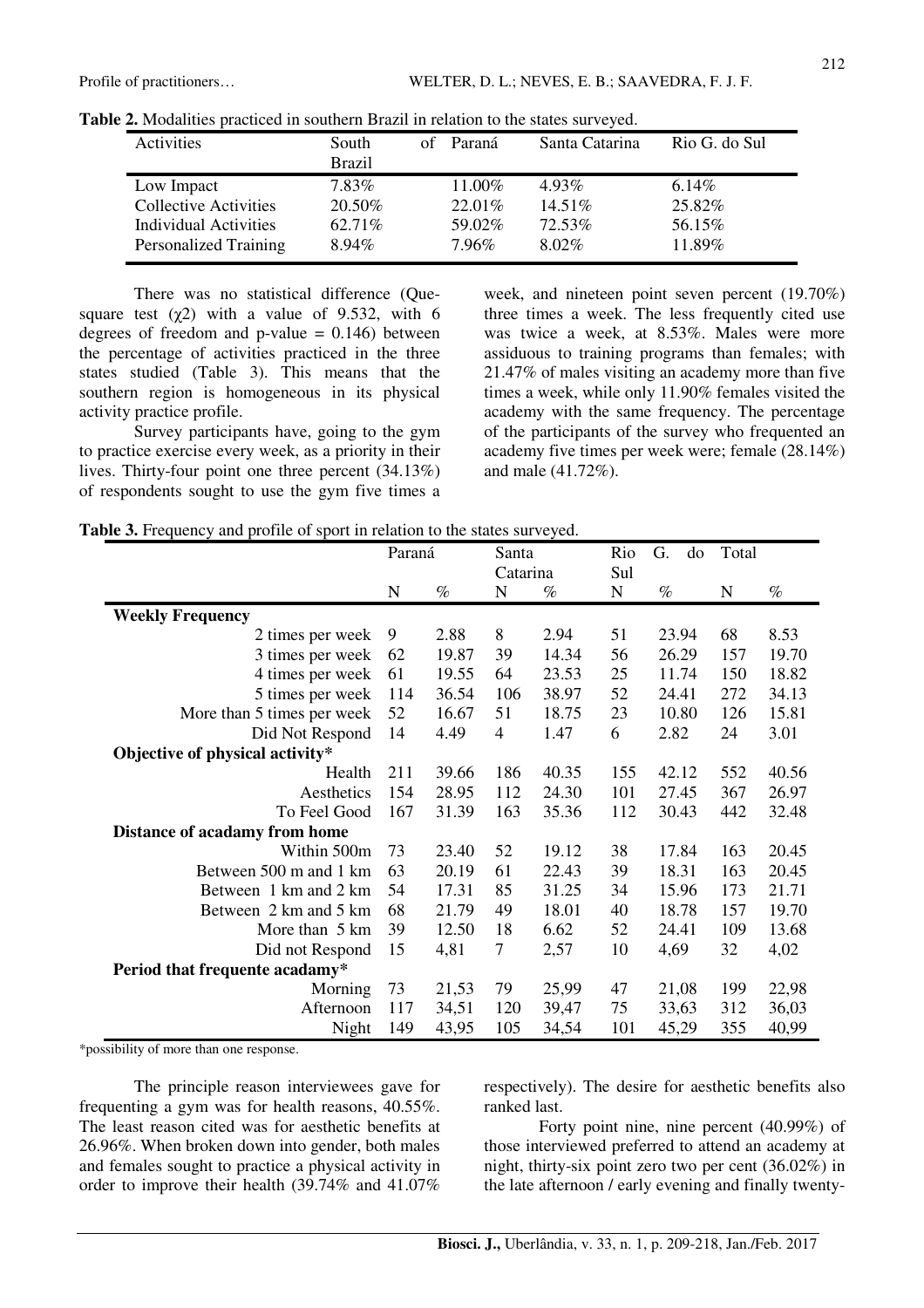two point nine seven percent (22.97%) in the morning. Both genders prefered to attend the gym at night.

The most significant factor in choosing a place to exercise, according to regular academy clients (20.37%) in southern Brazil, was the distance from their home to the gym (Table 4). Professional qualification of instructors at 19.18% was the next citied reason, followed by the time the interviewees needed to be present at their place of work (17.52%). When the figures are broken down into gender, males (21.52%) chose as their primary factor the distance to the academy, and secondly the quality of the equipment (20.06%). Females also stated the distance of the academy from their residence (19.76%) as the most important factor, but in second place was the professional qualification of the academy staff (19.10%).

**Table 4.** Academy choice factors in relation to states and gender

|                             | Total | Paraná | Santa<br>Catarina | Rio G. do Sul |
|-----------------------------|-------|--------|-------------------|---------------|
|                             | $\%$  | $\%$   | $\%$              | %             |
| <b>Opening Hours</b>        | 17.52 | 17.02  | 16.78             | 19.16         |
| Distance from Residence     | 20.37 | 23.08  | 19.22             | 17.62         |
| Professional Qualification  | 19.18 | 16.14  | 23.78             | 18.39         |
| <b>Modalities Available</b> | 8.24  | 8.07   | 6.19              | 10.92         |
| Monthy Acadamy Fee          | 16.54 | 15.64  | 15.31             | 19.35         |
| <b>Equipment Quality</b>    | 17.00 | 17.91  | 18.24             | 14.18         |
| Others                      | 1.14  | 2.14   | 0.49              | 0.38          |

On average 2.48 factors were taken into account when a client sought an academy to practice exercise in. Paraná with on average 2.64 criteria in choosing an academy was the most demanding state. It was followed by Rio Grande do Sul at 2.51 reasons and lastly Santa Catarina at on average 2.27 reasons. Males at 2.16 reasons were less critical than females at an average 2.71 criteria, when they chose the environment to practice their physical activities.

Knowing that the most important motive in choosing a gym is the distance from a client's residence, the question; "What is the distance between your home and your academy" was asked? Most replied (21.71%) that the academy was between one and two kilometers from their home. When broken down by gender; males (24.23%) opted for gyms that were between one and two kilometers from home but females (21.00%) preferred academies between 500 meters to one kilometer from their place of residence.

The average financial investment in fitness training in the area surveyed was R \$158.79. When broken down into states; Paraná had the highest investment cost at R \$187.52, followed by Santa Catarina at R\$144.93 and Rio Grande do Sul at R\$ 133.85. When considering gender, males tended to invest more, with an average total of R\$ 179.61, while females spent an average of R\$142.33.

#### **DISCUSSION**

A surprising result was the low incidence of consumption of addictive products such as cigarettes and alcohol by Brazilians who frequent fitness academies. Approximately half (49.56%) of those interviewed did not consume alcohol regularly. The cigarette consumption indicator for fitness academy clients, at just 6.90%, is very low considering the data provided by Malta et al (2014), which indicates that currently 10.8% of Brazilians smoke. It is clear therefore that the people attending academies in southern Brazil are less likely to have a tobacco addiction than the general population. The index provided by *Vigilância de fatores de risco e proteção para doenças crônicas por inquérito telefônico* (VIGITEL, 2013) points out that the habit of smoking is higher among males (12.8%) than among females (9%). In this study the indicators appear to be reversed; females having a higher frequency of cigarette addition than males.

Morales (2002) research conducted in the city of Joinville/SC found that 17.1% of fitness academy clients were smokers and 45.9% of respondents did not drink. In the same state, in this present study (Santa Catarina) the index was much lower. In this study it was found that only 6.25% of the population were smokers (the state with the lowest number of smokers when compared to the other sampling). This discrepancy is probably due to the date of the study. According to DGS (2013), there has been a significant drop in recent years in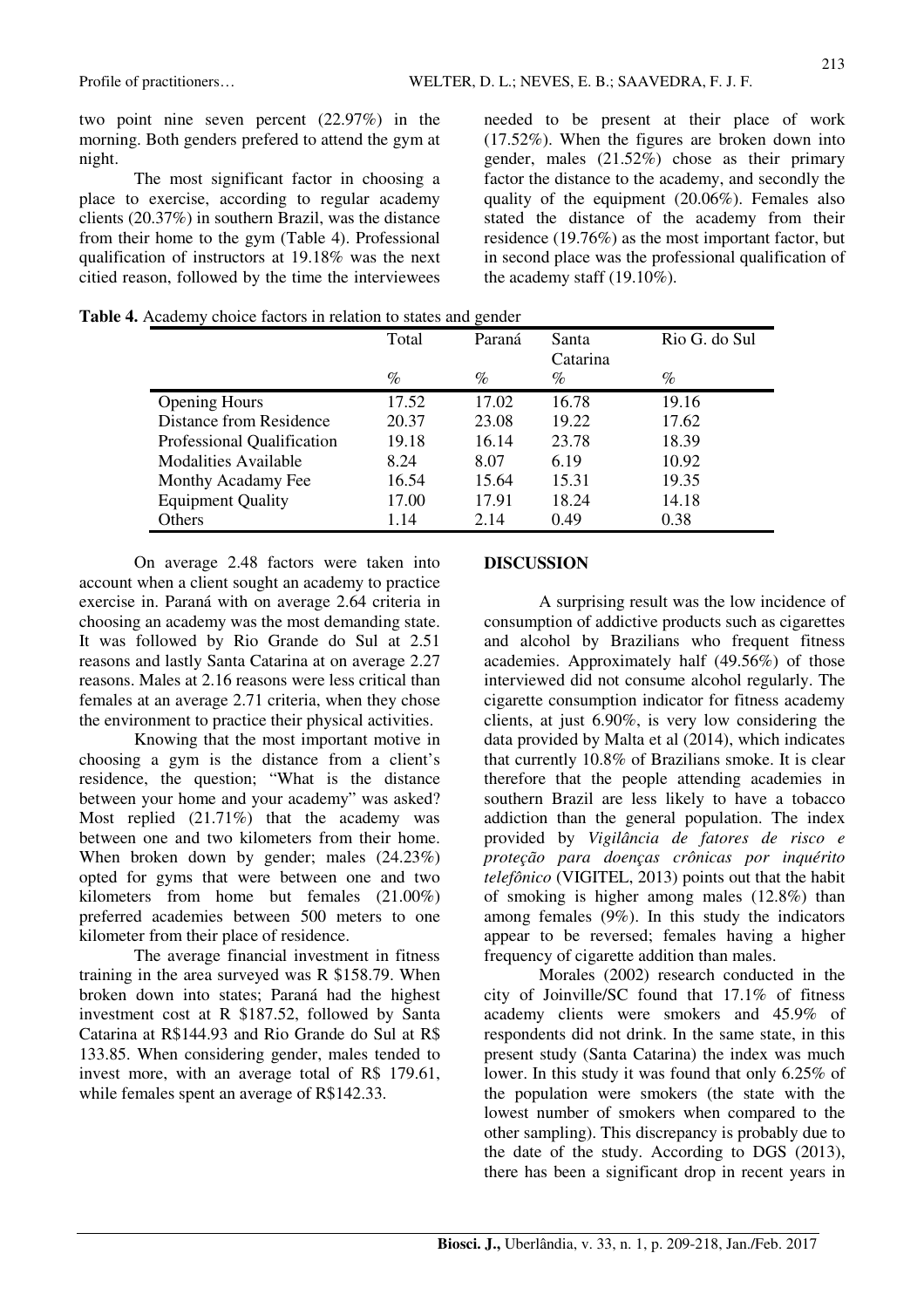the numbers of the world's population who smoke. DGS figures show that 28% of the populations of Europe are smokers, which is considerably higher than the Brazilian rate.

In relation to the consumption of dietary supplements it was found that 37.64% of those interviewed were using such products. Other research shows that consumption is significantly higher in different centers of the country. Hirschbruch, Fisberg, & Mochizuki (2008) showed in their survey in São Paulo/SP that the use of supplements is reported to be 61.2%. Research by Silveira, Lisbôa e Sousa (2011) Brasilia/DF, found that 53% of respondents claim to consume some form of dietary supplement. However, Fayh, Silva, Jesus & Costa (2013) observed in Porto Alegre/RS a lower use of nutritional supplements found than in this present study (28.8%), but very close to that found in Rio Grande do Sul, which has the lowest average of the three states in this criterion at 28.63%.

The modality most widely practiced; at 62.75% in this survey was the practice of individual exercises. This result was similar to that found in several studies (SILVEIRA 2011, NUVIALA 2012, MODESTO 2016), showing compliance with the current literature and consciousness on the benefits of resistance training (ACSM, 2006). However, Sa-Silva, Sandre-Pereira, & Salles-Costa (2011) found different results. Their results showed that group activities such as the practicing of football amongst males, was the predominant type of activity. In their study, females tended to choose low intensity activities such as walking. Thus there is a difference in research results, in comparison to this present study.

The most quoted weekly rate of attendance at fitness academies was five times a week (34.13%) demonstrating controversial data with the current literature. Bertulucci, et al (2010) found participants in survey exercised every day. Carvalho (2011) noted that attendance of 3 to 4 times per week was more common. Ferreira (2012), states that people attend the gym on average two or three times a week. Gonçalves (2012) found that the majority of the members worked out twice a week.

When clients begin attending an academy to practice an activity, the most quoted reason (40.55%) for exercising is because of the perceived health benefits. This health concern is also evidenced in the literature (FERMINO 2010; ASCENSÃO 2012; IHRSA 2014). Following along the same lines, Liz et al (2010) states that the most cited reasons for practicing exercise was for "health" and "aesthetic" reasons. Silveira et al (2011) found aesthetic concerns were more predominant, in which males wanted to increase muscle volume, while females sought to lose weight.

In this study, the state of Santa Catarina showed that 40.34% of client's attended academies in order to improve their health, followed by the desire to feel good about themselves and finally for aesthetic reasons. The research conducted in the same state as that conducted by a study of Soares (2004) showed similar results. In other literature (MORALES, 2002; BOSSI et al, 2008) the result was controversial. In that study aesthetic factors were seen as the principal reason people attended fitness academes, followed by health and wellbeing goals.

In this study, distance between an academy and their residence was the main factor (20.37%) in clients choosing an academy in which to train. Zannete (2003) found that in Rio Grande do Sul the quality of teachers in academies was the key aspect in choosing a gym. In this present study, the qualification of fitness center professionals was the second most cited item, although in the state of Santa Catarina this criterion was cited as the most important.

Gonçalves, Buchmann, & Carvalho (2013) also found that in Rio Grande do Sul good facilities and modern equipment are fundamental factors in selecting an academy. In this present study it was found for 19.35% of those interviewed that the monthly gym attendance fee rated as a higher factor, with the quality of facilities and equipment being fifth placed criterion at 14.18%, demonstrating the difference between the two surveys.

For those who responded distance as being the most important factor in choosing a gym, most of those sampled (21.71%) responded their academy is located between one and two kilometers from their place of residence. Morales (2002) in his survey in Santa Catarina stated that his subjects lived within 2.5km of the academy. Bartolomeu Neto et al (2013) reported that most of the participants of their survey attended the nearest gym to their residence at a distance less than one kilometer.

Liz et al (2010) and Bartholomeu Neto et al (2013) contrary to this present study found that the clients reported that the main reasons they stopped attending fitness academies was due to; a lack of time, lack of motivation, distance of to the academy, monetary constraints and problems with classes and instructors.

When the preferred time to attend an academy was verified this survey found that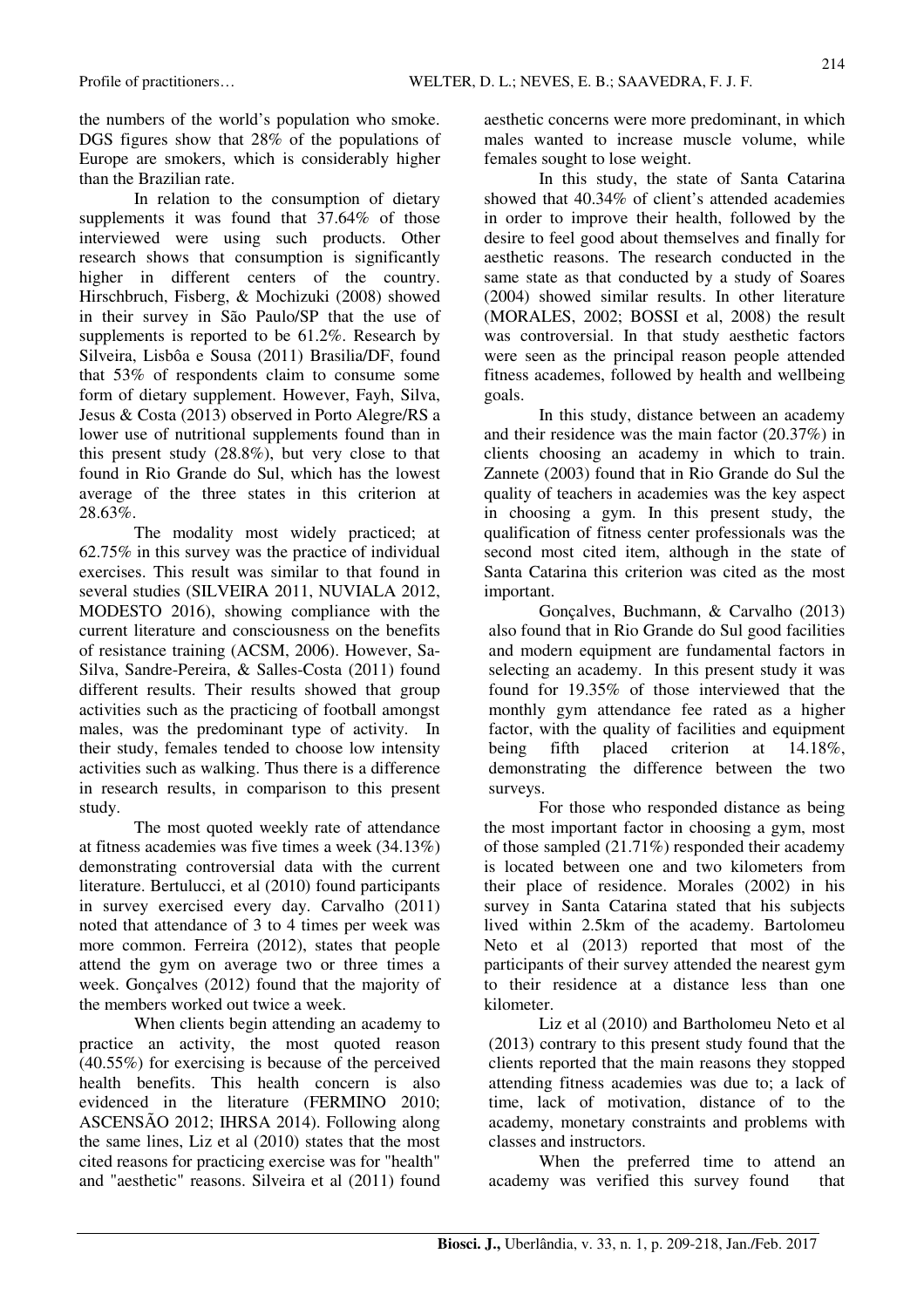40.99% of those surveyed preferred to attend the gym in the evening. Zanette (2003) also found similar results and associated the standard eighthour work day and the number of evening classes offered by gyms as being the principal reason. As Zanette (2003) research is now old, this view can be questioned, as more recent research has found that the most popular activities are the individual, not requiring structured classes.

The average investment in physical exercise training was R\$158.79 per month. This value applies to the total amount spent on training and may contain the value on food supplements. The IHRSA (2014) states that in the United States the average amount invested in 2012 was US\$49 and in Portugal the average price of the academy tuition was 39 Euros. Gonçalves (2012), Portugal, found most spent between 50 to 99 Euros. These results demonstrate that residents of southern Brazil invest a large portion of their income on training compared to those in Portugal and America.

Although the most important reason cited by academy clients in southern Brazil for choosing a gym, is the distance between academy and their residence (a reason that could be considered subjective), there is the possibility that the practice of exercise in an academy is in fact addictive. As the reason given for exercising in southern Brazil is the pursuit of the health benefits, and the rest of Brazil and in Europe to seek cosmetic improvement, it may argued that in southern Brazil academy attendance is less additive. This is a controversial assumption.

#### **CONCLUSIONS**

It was observed that those who attend fitness academies covered by this present study; smoked little, consumed few food supplements and 50.44% were moderate drinkers.

The most practiced type of exercise was intense individual activities, there being no statistical difference between the percentages in the three states under study. The southern region states were homogeneous in their physical activity practice profile.

The majority (34.13%) of fitness academy clients in southern Brazil choose to go to the gym five times a week, at night (40.99%), with the objective of improving their health (40.56%).

Finally, it was observed that 40.90% of the fitness academy clients in southern Brazil prefer to conduct their activities in establishments located less than a kilometer away from the place of residence (40.90%).

**RESUMO:** O Brasil ocupa o segundo lugar do mundo em número de academias, totalizando 23.398 unidades com cerca de sete milhões de frequentadores, ficando atrás apenas dos EUA. Neste sentido, o objetivo desse estudo foi delinear o perfil dos praticantes de atividade física supervisionada, analisando os motivos que os levam a escolher um serviço de *fitness*, bem como traçar o perfil de consumo de álcool, tabaco e suplementos alimentares dos habitantes da Região Sul do Brasil. Foram avaliadas 797 pessoas através de um questionário próprio. A coleta foi realizada em 24 academias divididas em oito para cada um dos três estados do Sul do Brasil. Observou-se que os frequentadores de academias da área de abrangência da pesquisa fumam pouco, consomem poucos suplementos alimentares e apenas 50,44% dessa população consome bebidas alcoólicas de maneira moderada. A maior parte (34,13%) dos praticantes de exercício físico do Sul do Brasil optam por frequentar a academia cinco vezes por semana, no período noturno (40,99%), com o intuito de melhorar a saúde (40,56%). A distância entre a residência e a academia se mostrou o motivo mais relevante para escolher um locar para realizar o treinamento. O tipo de exercício mais praticado são as atividades individuais mais intensas e não houve diferença estatística entre os percentuais nos três estados estudados.

**PALAVRAS-CHAVE:** Perfil da prática esportiva. Academias do Sul do Brasil. Perfil de consumo.

#### **REFERENCES**

AMERICAN COLLEGE OF SPORTS MEDICINE - ACSM. **Recursos do ACSM para o Personal Trainer**. 1. ed. Rio de Janeiro: Guanabara Koogan. 2006

AMERICAN COLLEGE OF SPORTS MEDICINE - ACSM. **Diretrizes do ACSM para os testes de esforço e sua prescrição**. 4. ed. Rio de Janeiro: Guanabara Koogan. 2007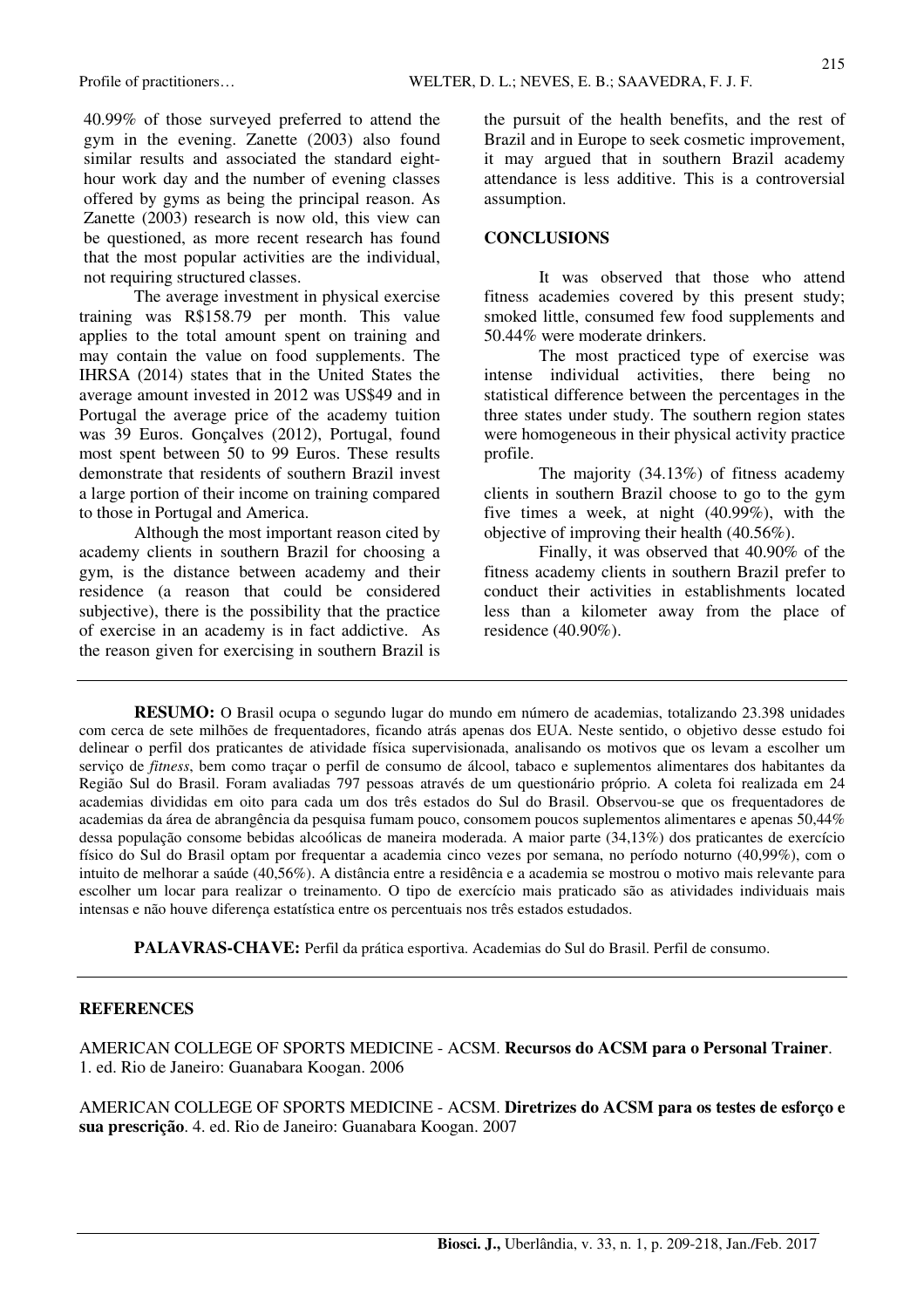ASCENSÃO, R. P. A. **Motivação para a prática de exercício físico em ginásios do distrito de Castelo Branco**. Thesis (master of physical activity) - Escola Superior de Educação, Instituto Politécnico de Castelo Branco, Portugal. 2012. Available at: <http://repositorio.ipcb.pt/handle/10400.11/1981>. Accessed on: 10 jan. 2016.

BARTHOLOMEU NETO, J.; PINTO, J. S.; SILVA, J. V. P; SALES, M. M.; CÓRDOVA, C.; PEREIRA, L. A.; ASANO, R. Y. Motivos do abandono de academias de ginástica por universitários com sobrepeso ou obesidade **Revista Brasileira de Ciência e Movimento,** Brasilia, v. 21, n. 3, p. 96-104, 2013. Available at: <http://portalrevistas.ucb.br/index.php/RBCM/article/viewArticle/3714>. Accessed on: 12 jan. 2016

BERTULUCCI, K. N. B.; SCHEMBRI, T.; PINHEIRO, A. M. M.; NAVARRO, A. C. Consumo de suplementos alimentares por praticantes de atividade física em academias de ginástica em São Paulo. **Revista Brasileira de Nutrição Esportiva**, São Paulo, v. 4, n. 20, p. 165-172. 2010. Available at: <http://www.rbne.com.br/index.php/rbne/issue/view/29/showToc>. Accessed on: 10 jan. 2016

BOSSI, I.; STOEBERL, R.; LIBERALI, R. Motivos de aderência e permanência em programas de musculação. **Revista Brasileira de Prescrição e Fisiologia do Exercício**, São Paulo, v. 2, n. 12, p. 629-638, 2008. Available at: <http://www.rbpfex.com.br/index.php/rbpfex/article/viewFile/437/445>. Accessed on: 11 jan. 2016

CARVALHO, R. O. **Emoção, satisfação e lealdade no fitness**. Thesis (Master in Sports Management) - Faculdade de Motricidade Humana, Universidade Técnica de Lisboa, Portugal. 2011.

DIREÇÃO GERAL DE SAÚDE DE PORTUGAL - DGS. **Prevenção e controlo do tabagismo**. Portugal. 2013. Available at: <https://www.dgs.pt/>. Accessed on: 10 jan. 2016.

FAYH, A. P. T.; SILVA, C. V. D.; JESUS, F. R. D. D.; COSTA, G. K. Consumo de suplementos nutricionais por frequentadores de academias da cidade de Porto Alegre. **Revista Brasileira de Ciência do Esporte**, Florianópolis, v. 35, n. 1, p. 27-37, 2013. Available at: <http://www.scielo.br/pdf/rbce/v35n1/a04v35n1>. Accessed on: 12 jan. 2016

FERMINO, R. C.; PEZZINI, M. R.; REIS, R.S. Motivos para prática de atividade física e imagem corporal em frequentadores de academia. **Revista brasileira de medicina do esporte**, São Paulo, v. 16, n.1, p.18-23. 2010. Available at: <http://www.scielo.br/scielo.php?script=sci\_arttext&pid=S1517-86922010000100003> Accessed on: 11 jan. 2016.

FERREIRA, C. M. C. **Um estudo sobre fidelização e retenção de clientes na área do fitness**. 2012. Thesis (Master in business management) - Escola Superior de Gestão. Instituto Politécnico de Castelo Branco, Portugal. 2012. Available at: <http://repositorio.ipcb.pt/handle/10400.11/1701>. Accessed on: 10 jan. 2016.

GONÇALVES, C. R. N. **Retenção de sócios no fitness: estudo do posicionamento, expectativas, bem-estar e satisfação**. 2012. Thesis (PhD in human movement) - Faculdade de Motricidade Humana, Universidade Técnica de Lisboa, Portugal. 2012. Available at: <https://bibliotecadigital.ipb.pt/handle/10198/7697> Accessed on: 10 jan. 2016

GONÇALVES, C.; BUCHMANN, C.; CARVALHO, M. J. Percepção da Qualidade do serviço e satisfação dos sócios no fitness: Contribuição para o papel do gestor. **Revista Intercintinental de Gestão Desportiva**, Bragança, v. 3, n. 2, p. 47-58. 2013.

HIRSCHBRUCH, M. D.; FISBERG, M.; MOCHIZUKI, L. Consumo de suplementos por jovens frequentadores de academias de ginástica em São Paulo. **Revista Brasileira de Medicina do Esporte**, São Paulo, v. 14, n. 6, p. 539-43, 2008. Available at:

<http://few.universoef.com.br/container/gerenciador\_de\_arquivos/arquivos/48/consumo-de-suplementos-porjovens-frequentadores.pdf>. Accessed on: 10 jan. 2016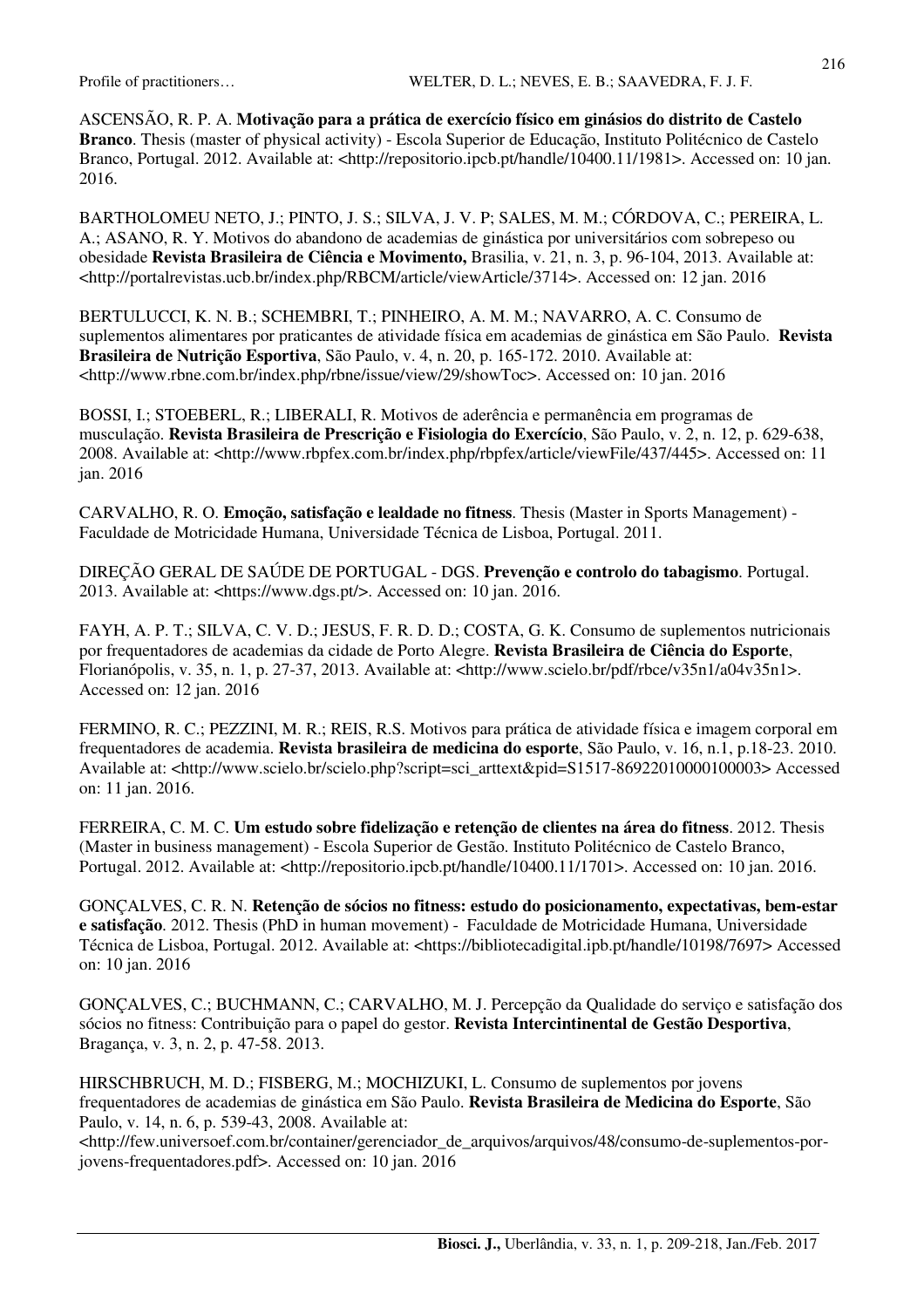INSTITUTO BRASILEIRO DE GEOGRAFIA E ESTATÍSTICA - IBGE **Censo Demográfico 2010**. Rio de Janeiro, 2010. Available at: <http://www.ibge.gov.br/home/estatistica/populacao/censo2010>. Accessed on: 16 jul. 2014.

INTERNATIONAL HEALTH RACQUET & SPORTS CLUB ASSOCIATION - IHRSA. **The IHRSA Global Report on the State of the Health Club Industry**. Boston, 2014. Available at: <http://www.ihrsa.org/>. Accessed on: 16 abril 2015.

LIZ, C. M.; CROCETTA, T. B.; VIANA , M. S.; BRANDT, R.; ANDRADE, A. Aderência à prática de exercícios físicos em academias de ginástica. 2010. **Motriz**, Rio Claro, v.16 n.1 p.181-188, 2010. Available at: <https://www.researchgate.net/profile/Ricardo\_Brandt/publication/270178452\_Aderncia\_\_prtica\_de\_exerccios \_fsicos\_em\_academias\_de\_ginstica/links/552d7a220cf29b22c9c4f583.pdf>. Accessed on: 10 jan. 2016

MALTA, D. C., ANDRADE, S. C., CLARO, R. M., BERNA, R. T. I.; MONTEIRO, C. A. Evolução anual da prevalência de excesso de peso e obesidade em adultos nas capitais dos 26 estados brasileiros e no Distrito Federal entre 2006 e 2012. **Revista Brasileira de Epidemiologia**, São Paulo, v. 17, n. ssupl 1, p. 267-276. 2014.

Available at: <http://www.scielo.br/pdf/rbepid/v17s1/pt\_1415-790X-rbepid-17-s1-00267.pdf>. Accessed on: 10 jan. 2016

MINISTÉRIO DA SAÚDE DO BRASIL - MSB. **Avaliação de efetividade de Programas de Atividade Física no Brasil**. 1. ed. Brasília: MS, 2013.

MODESTO, J. D; ULBRICHT, L.; NEVES, E. B. Satisfação de Clientes em Serviços de Educação Física Supervisionada na Região de Curitiba, Brasil: Aplicação do QSCSEF. **Motricidade**. v. 12, n. 2, p. 48-58, 2016. Available at: <http://revistas.rcaap.pt/motricidade/article/view/6872/5149>. Accessed on: 10 jan. 2016

MORALES, P. J. C. **Iniciação, aderência e abandono nos programas de exercícios físicos oferecidos por academias de ginástica na região de Joinville**. 2002. Thesis (Master in physical education) – Curso de Educação Física, Universidade Federal de Santa Catarina, Florianópolis, 2002.

MOURA, E. C. D., MORAIS NETO, O. L. D., MALTA, D. C., MOURA, L. D., SILVA, N. N. D., BERNAL, R. T. I., MONTEIRO, C. A.. Vigilância de fatores de risco para doenças crônicas por inquérito telefônico nas capitais dos 26 estados brasileiros e no Distrito Federal (2006). **Revista Brasileira de Epidemiologia,** São Paulo, n. 11, v.1, p. 20-37. 2008. Available at: <http://www.repositorio.ufpa.br/jspui/handle/2011/3748>. Accessed on: 10 jan. 2016. https://doi.org/10.1590/s1415-790x2008000500003

NUVIALA, A. N.; GRAO-CRUCES, A., PÉREZ-ORDÁS, R.; OSUNA, M. B.; NUVIALA, R. N.; JURADO, J. A. G. Calidad, satisfacción y valor percibido de los usuarios de un servicio deportivo público. **Movimento**, Porto Alegre, v. 18, n.4, p. 11-32. 2012. Available at: <http://seer.ufrgs.br/Movimento/article/download/23828/23446>. Accessed on: 11 jan. 2016

SÁ SILVA, S. P.; SANDRE-PEREIRA, G.; SALLES-COSTA, R. Fatores sociodemográficos e atividade física de lazer entre homens e mulheres de Duque de Caxias/RJ. **Ciências e saúde coletiva**, Rio de Janeiro, v. 16 n. 11, p. 4491-4501. 2011. Available at: <http://www.scielo.br/scielo.php?script=sci\_arttext&pid=S1413- 81232011001200022> Acessado em: 12 jan. 2016

SERVIÇO BRASILEIRO DE APOIO ÀS MICROS E PEQUINAS EMPRESAS. **SEBRAE**. 2015. Available at: <http://www.sebrae.com.br>. Accessed on: 08 jan. 2016

SILVEIRA, D. F.; LISBÔA, S. D.; DE SOUSA, S. Q. O consumo de suplementos alimentares em academias de ginástica na cidade de Brasília-DF. **Revista Brasileira de Nutrição Esportiva**, São Paulo, v. 5 n. 25. p. 05- 13. 2011. Available at: <http://www.rbne.com.br/index.php/rbne/article/viewFile/226/215>. Accessed on: 12 jan. 2016